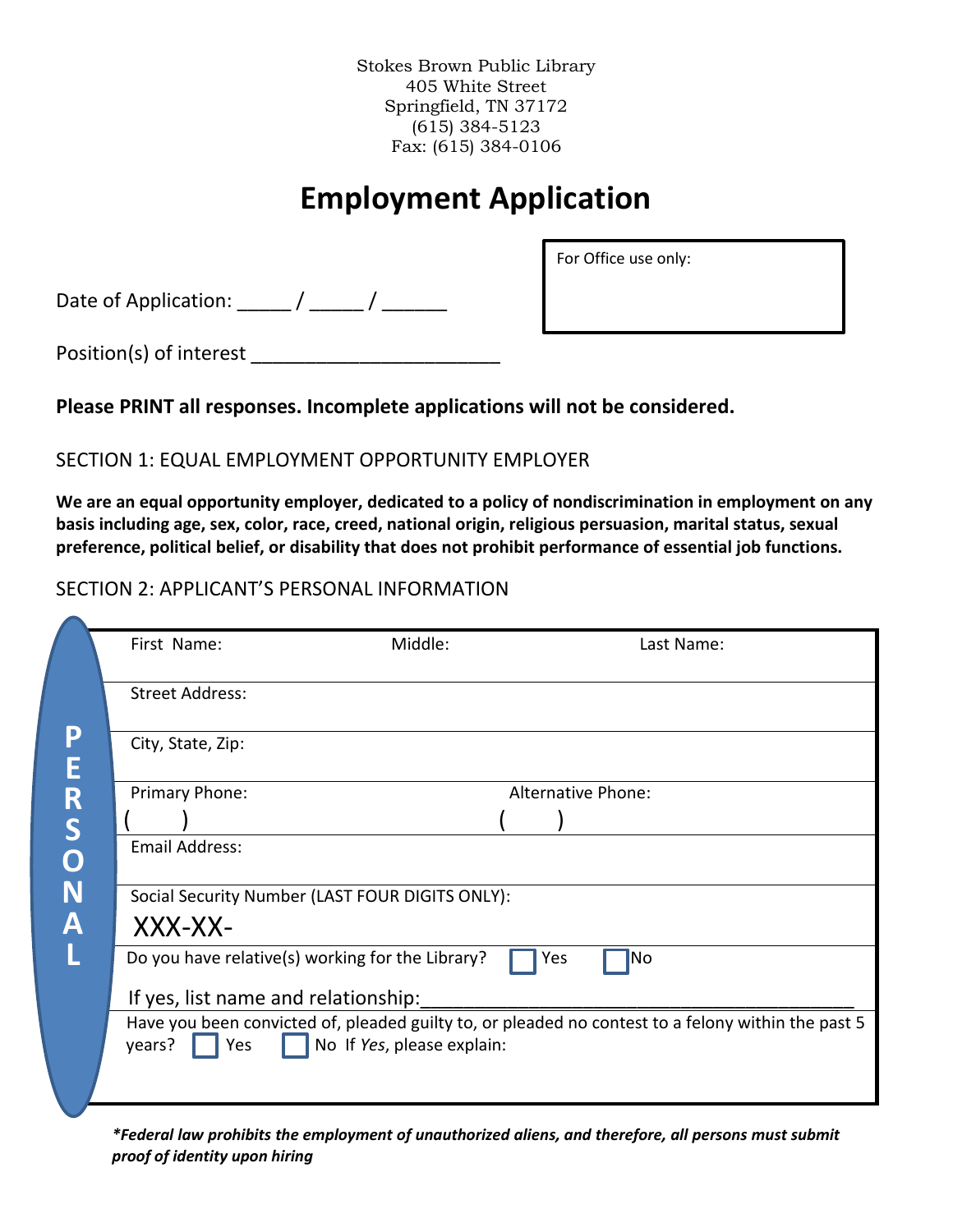## SECTION 2: APPLICANT'S PERSONAL INFORMATION (CONT.)

|                | <b>School</b>                                  | <b>Name and Location of</b><br><b>School</b> |     |     | <b>Course of</b><br><b>Study</b> |     | <b>Number</b><br>of years<br>completed | Did you<br>graduate? | <b>Degree</b><br>or<br>diploma |
|----------------|------------------------------------------------|----------------------------------------------|-----|-----|----------------------------------|-----|----------------------------------------|----------------------|--------------------------------|
|                | <b>High</b><br>School                          |                                              |     |     |                                  |     |                                        | Yes<br>No            |                                |
| EDUCATION      | Business/<br>Trade/<br>Technical               |                                              |     |     |                                  |     |                                        | Yes<br>No            |                                |
|                | College                                        |                                              |     |     |                                  |     |                                        | Yes<br>No            |                                |
|                | Graduate<br>Level                              |                                              |     |     |                                  |     |                                        | Yes<br>No            |                                |
|                |                                                |                                              |     |     |                                  |     |                                        |                      |                                |
|                | Do you prefer parttime or fulltime work?       |                                              |     | П   | Parttime                         | H   | Fulltime (30+/wk)                      |                      |                                |
| A<br>V         | Number of hours desired per week _______       |                                              |     |     |                                  |     |                                        |                      |                                |
| Ă              | Do you have any objection to working overtime? |                                              |     |     |                                  | Yes | No                                     |                      |                                |
|                | Can you work overtime without prior notice?    |                                              |     |     | $\Box$ Yes                       |     | No                                     |                      |                                |
|                |                                                |                                              |     |     |                                  |     |                                        |                      |                                |
| <b>ABILITY</b> | Hours available each day:                      | From<br>To                                   | Sun | Mon | Tues                             | Wed | Thurs                                  | Fri                  | Sat                            |
|                |                                                |                                              |     |     |                                  |     |                                        |                      |                                |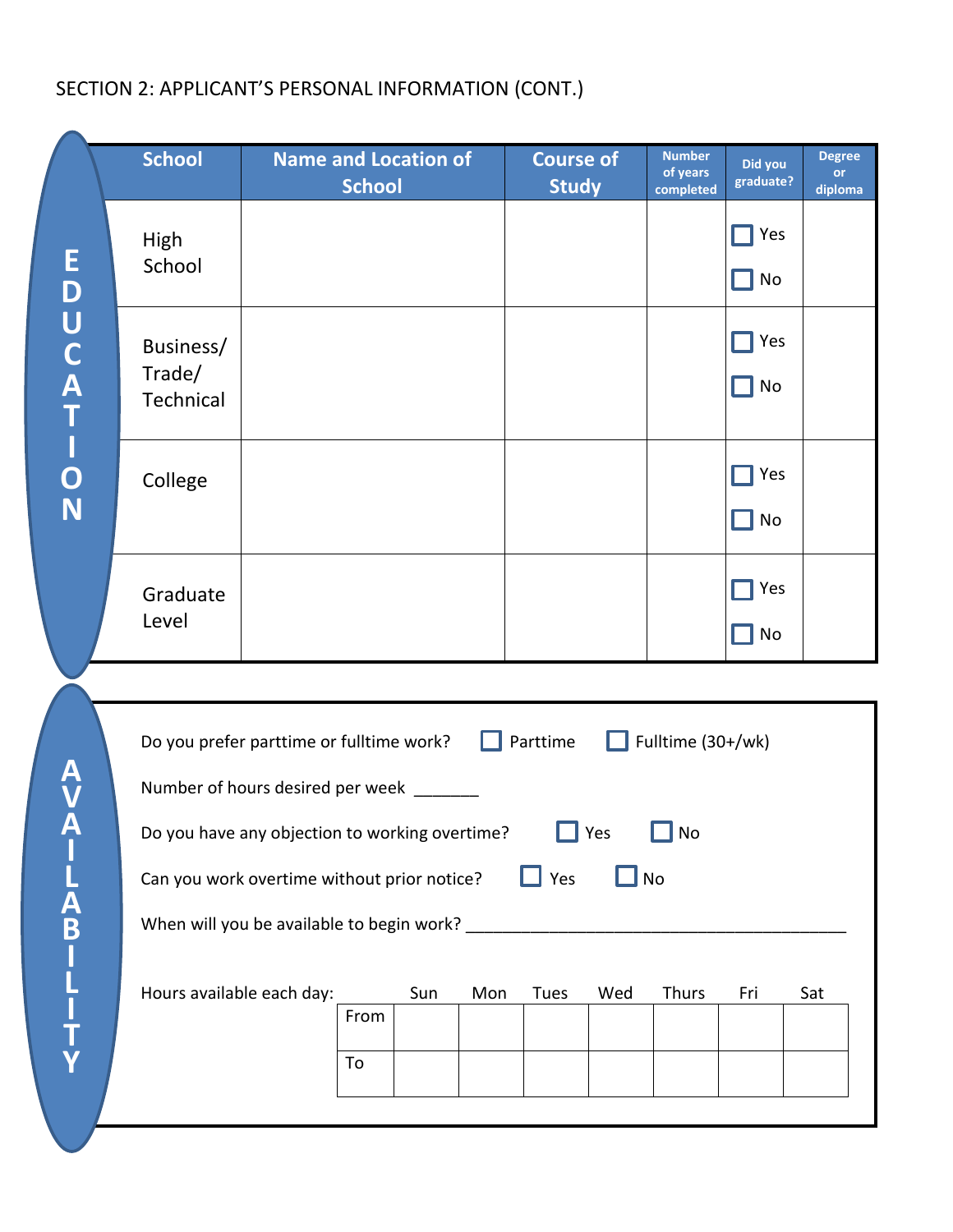### SECTION 3: EMPLOYMENT RECORD

**Please give accurate, complete fulltime and parttime employment record. Start with your present or most recent employer. Since we will make every effort to contact previous employers, the correct telephone numbers of past employers are critical.** 

|   | Company name                 | Telephone                               | May we contact?<br>Yes |
|---|------------------------------|-----------------------------------------|------------------------|
|   | Address                      | Employed (Month and Year)<br>From<br>To | No                     |
|   | Name and title of supervisor | Hourly Pay or Salary                    |                        |
|   | State your job title         | How many hours per week?                |                        |
|   | Describe your work           | Reason for leaving                      |                        |
|   | Company name                 | Telephone                               | May we contact?<br>Yes |
|   | <b>Address</b>               | Employed (Month and Year)<br>From<br>To | No                     |
| 2 | Name and title of supervisor | Hourly Pay or Salary?                   |                        |
|   | State your job title         | How many hours per week?                |                        |
|   | Describe your work           | Reason for leaving                      |                        |
|   | Company name                 | Telephone                               | May we contact?<br>Yes |
|   | Address                      | Employed (Month and Year)<br>From<br>To | No                     |
| 3 | Name and title of supervisor | Hourly Pay or Salary                    |                        |
|   | State your job title         | How many hours per week?                |                        |
|   | Describe your work           | Reason for leaving                      |                        |